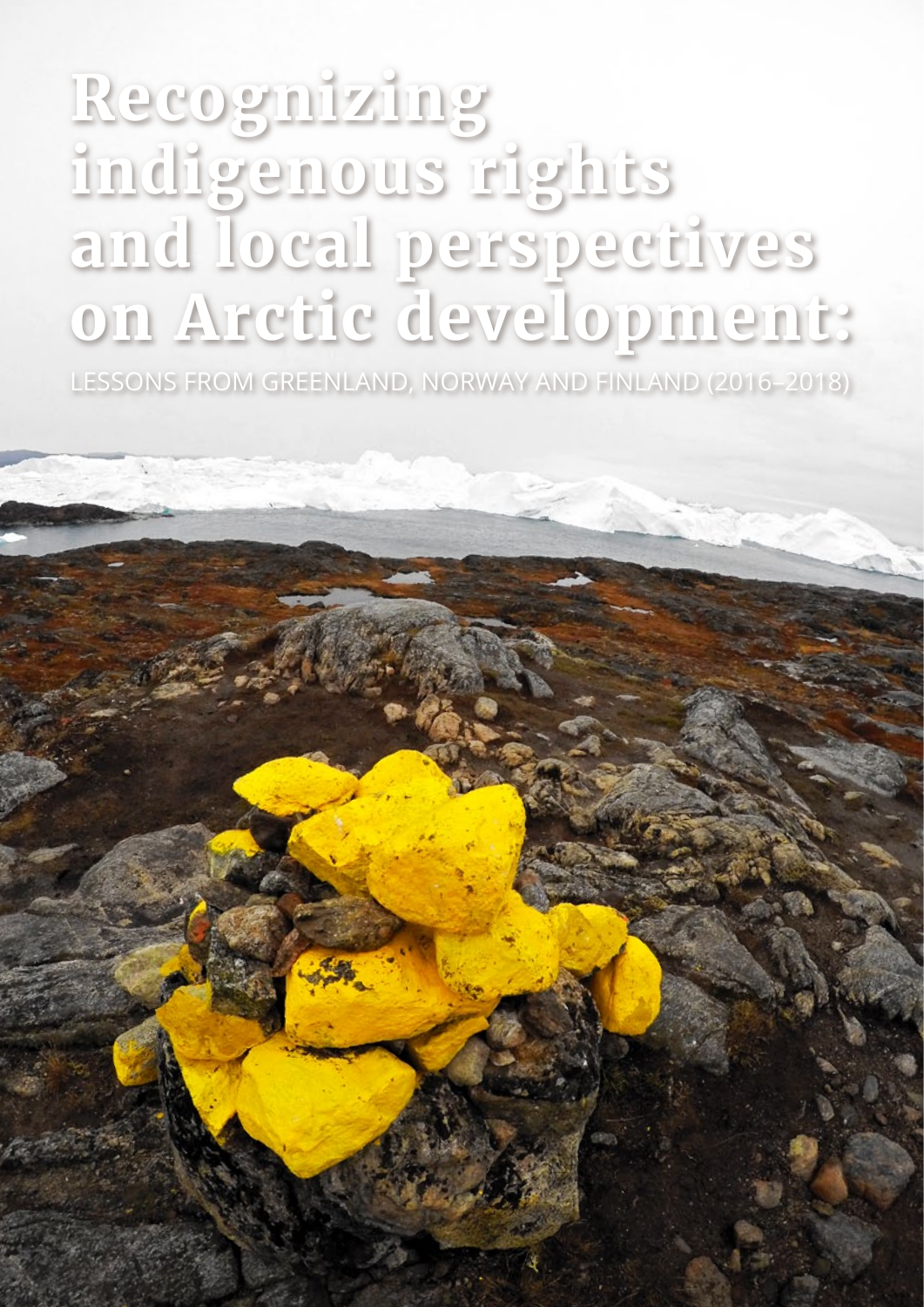Policy Brief

Marjo Lindroth and Heidi Sinevaara-Niskanen University of Lapland, Arctic Centre

Photos: Joonas Vola, Arctic Centre Maps: Arto Vitikka, Arctic Centre

Layout: Anna-Mari Nukarinen

## **Hearing local voices**

*Bureaucrats sometimes do not have the correct in formation, while citizens and users of resources do.*  (Elinor Ostrom, 2009)

As Elinor Ostrom highlighted after receiving the Nobel prize in Economics in 2009, tensions exist between the institutional aims of controlling and direct ing development, and local practices and knowledge in managing current and future challenges. Within the Arctic and in regard to the variety of vast and rapid changes that are taking place, the same dynamics of polarization occur. Generally speaking, there is a sense of detachment and a feeling of miss- or non-hearing on the side of local stakeholders towards centrally run institu tions. Despite officially developed mechanisms of participation, local consul tations and processes of citizen feedback, the voices of local people, far too often, do not reach the distant decision-makers.

The aim of the "Recognizing indigenous rights and local perspec tives on Arctic development: Lessons from Greenland, Norway and Finland" project has been to provide an easy-access platform for local people to con vey their views to national and international tables of decision-making. In particular, the project aimed to gain knowledge from the Nordic countries on how local people are involved in developments in the Arctic region, and how the rights of indigenous and local people are recognized and respected. The project, funded by the Nordic Council of Ministers' Arctic Co-operation Pro gramme (2016-2018), has collected perspectives from local people in three Arctic locations: Karasjok (Norway), Inari municipality (Finland) and Ilulissat (Greenland). The project was carried out as a cooperation between research ers from three universities: Ilisimatusarfik/University of Greenland, UiT -The Arctic University of Norway and the University of Lapland, Finland.

This policy brief presents an overview of the themes discussed in the local workshops in Norway, Finland and Greenland. The workshops were arranged as open events welcoming all local inhabitants. To a large extent, the themes discussed in these workshops represent long-standing locally experienced issues and debates that still remain to be thoroughly addressed by states and officials. The themes common to the three locations include questions on the rights to participate and be heard, the actual chances of being listened to, questions of equal treatment, and the possibility of de ciding one's own future. The project has not looked to make abstractions or analytical summaries – the usual aims of research –, neither does this policy brief provide a coherent 'answer' to the questions of local develop ments and rights. Multiple voices and perspectives were present in the local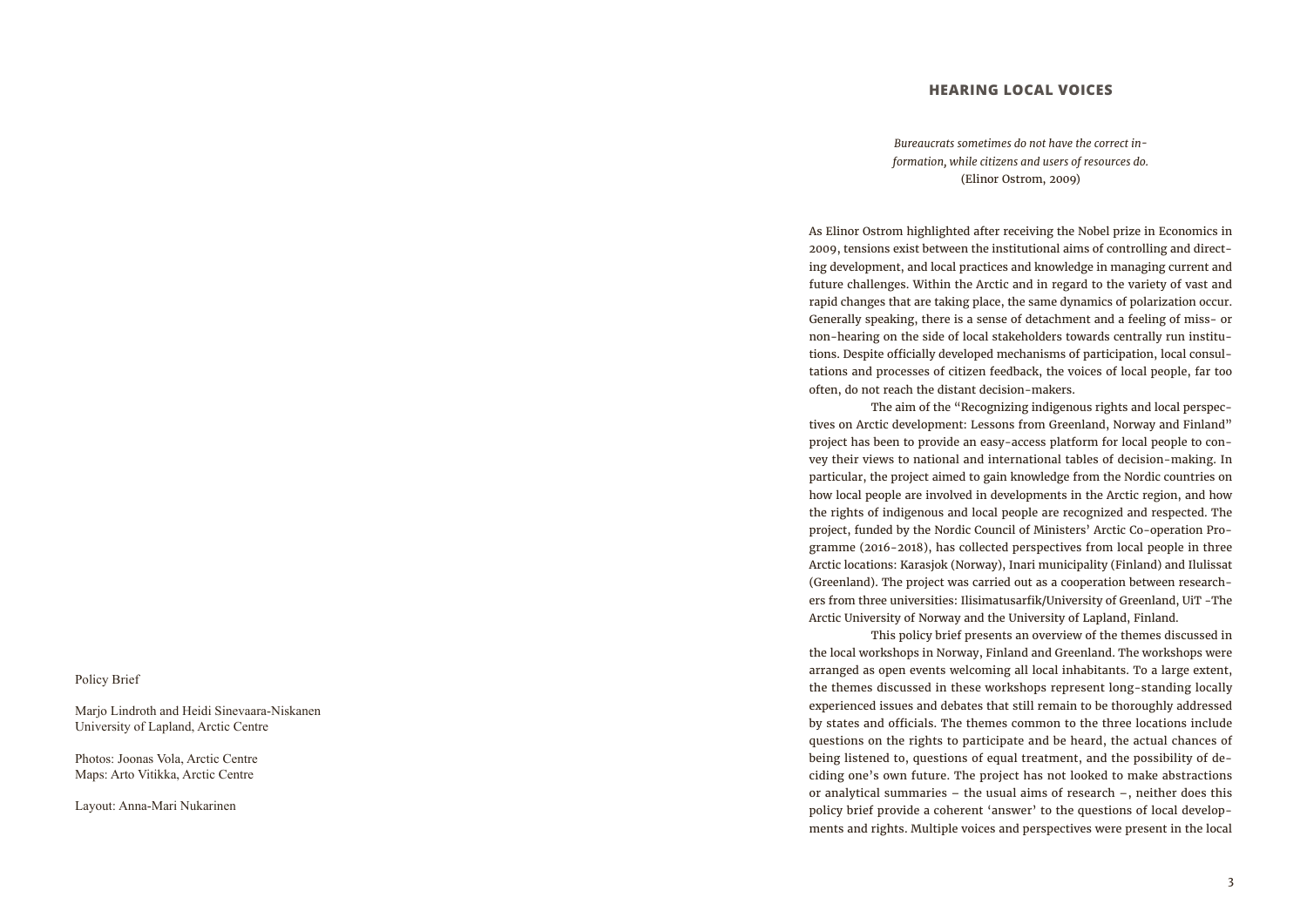

workshops and this document aims to reflect the diversity of views. This policy brief also entails insights derived from the project's closing seminar organized on Rovaniemi 14 February 2018. In line with the commitment to hearing local peoples, the document includes two comments from local actors in Karasjok and Inari.

# **Locating Arctic developments**

Karasjok, Inari municipality and Ilulissat were chosen as representative Arctic localities due to their high level of regional significance, and also their roles as sites of economic, political and cultural development. The workshop in Karasjok was arranged in 2016 (30 September). Three further workshops were organized in 2017. Two of these took place in the municipality of Inari, one in the town of Ivalo (23 January) that forms the administrative center of the municipality, and one in the village of Inari (24 January) that is the home



of the Finnish Sámi Parliament. The workshop in Ilulissat, Greenland took

place on 15 September 2017.

All of these three locations are balancing the growing changes in the environment, economic structures, issues of demography and well-being, as well as questions of cultural continuity and identity (Arctic Human Development Report 2015; Megatrends 2011). For example, in terms of the use of natural resources and livelihoods, the communities are dealing with pressures coming from mining, tourism activities, various kinds of energy production initiatives (e.g. hydropower, windmills, wood energy), and the effects of the changing climate on traditional nature-based livelihoods (e.g. reindeer herding, fishing, hunting). Local developments are also highly impacted and shaped by issues of nature protection, such as wilderness areas, national parks and the limits placed on the growth of certain activities (e.g. the accepted number of reindeer, or limitations placed on the amount of tourists). In the midst of these changes and pressures, local communities are experiencing changing social structures. Northern communities are affected by an aging population, outmigration, a lack of educational and employment opportunities, and the flux of labor opportunities and workers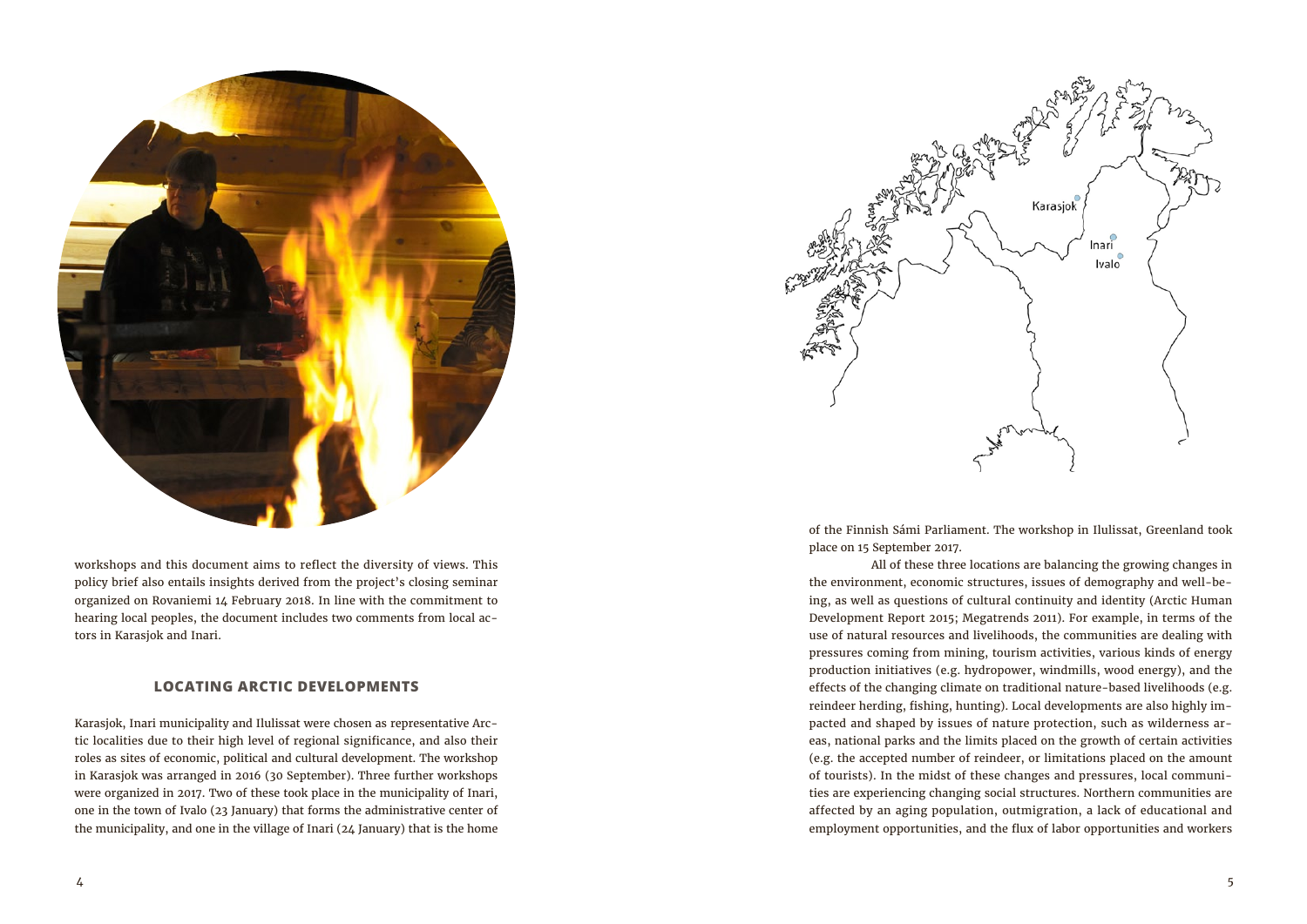

caused by the seasonality of certain industries (e.g. tourism or the extractive industry). Adding to the complexity of these developments, questions of cultural continuity are also felt in the local communities (e.g. language and cultural practices that are intimately tied to traditional livelihoods), as well as issues of identity and belonging (e.g. the recognition of indigenous status, changes in social networks and communal ties).

All in all, the selected locations broadly represent the developments and changes that are often faced by Northern communities. Even though clear similarities exist, Karasjok, Inari municipality and Ilulissat also illustrate the ways in which Arctic communities differ. While many contemporary developments are shared in the Arctic as a whole, each of these Northern regions has their particular own regional and national characteristics in terms of social structures and histories. For example, the regional management of these areas varies significantly. In Northern Norway, the Finnmark Estate Agency owns and governs the area. As one of the 19 municipalities in

Finnmark, Karasjok has a strong role in deciding the future development of the whole area. In Finland, there is a historical mixture of both ownership and legal governance. In the case of Northern Finland and Inari municipality in particular, a broad set of national and international legal and administrative rules affect development. As the geographically largest municipality in Finland, Inari is a highly important reindeer herding area. Rules and guidelines influencing different types of developments within the Inari municipality include, for example, the cultural self-government of the Sami, a specific act concerning the rights of the Skolt Sami, regulations on the use of stateowned land, protection measures in national parks, and rights securing reindeer herding. The Greenlandic people, of which Inuit form the vast majority, have a strong self-government arrangement from Denmark. As an engine for Greenland's tourism and as the country's third largest town, Ilulissat has a significant role in developing Greenland and decreasing its economic dependence on Denmark – even heading towards full independence (Wilson 2017).

The three communities have similar numbers of inhabitants. Inari municipality has the largest population with slightly less than 7000 inhabitants. Ilulissat numbers around 4700, whereas Karasjok has slightly less than 3000 inhabitants. In Ilulissat, the majority of the inhabitants are Inuit and in Karasjok the majority are Sami. In Inari municipality, there is a great diversity of Sami groups and languages spoken. Inari is the only quadrilingual municipality in Finland, where Inari, Skolt and North Sami are present in addition to the Finnish spoken by the majority of the population. Due to their culturally and geographically central location, Inari and Karasjok are home bases for the Sámi Parliaments in Finland and Norway, and they have been described as social and cultural capitals for the Sami people.

Through their similarities and differences, Karasjok, Inari municipality and Ilulissat bring forth the multi-layered and complex issues related to developments in the Arctic. Hence, there is all the more reason to hear the voices of the local people in all their diversity. The following themes of 'diverse stakeholdership', 'not being heard' and 'hopefulness' are efforts at capturing some of the local concerns and topics of discussion.

# **Diverse stakeholdership**

The diversity of views and positions on the direction of developments in the Arctic is a significant issue, yet one that remains to be taken properly into consideration by decision-makers. This issue sparks debates on a local level, bringing forth questions such as equality, recognition of stakeholdership and the practical arrangements for the participation and consultation of the local people (e.g. Suopajärvi 2015 on mining and social impact assessments). To a large degree, the discussions in the workshops revealed how local people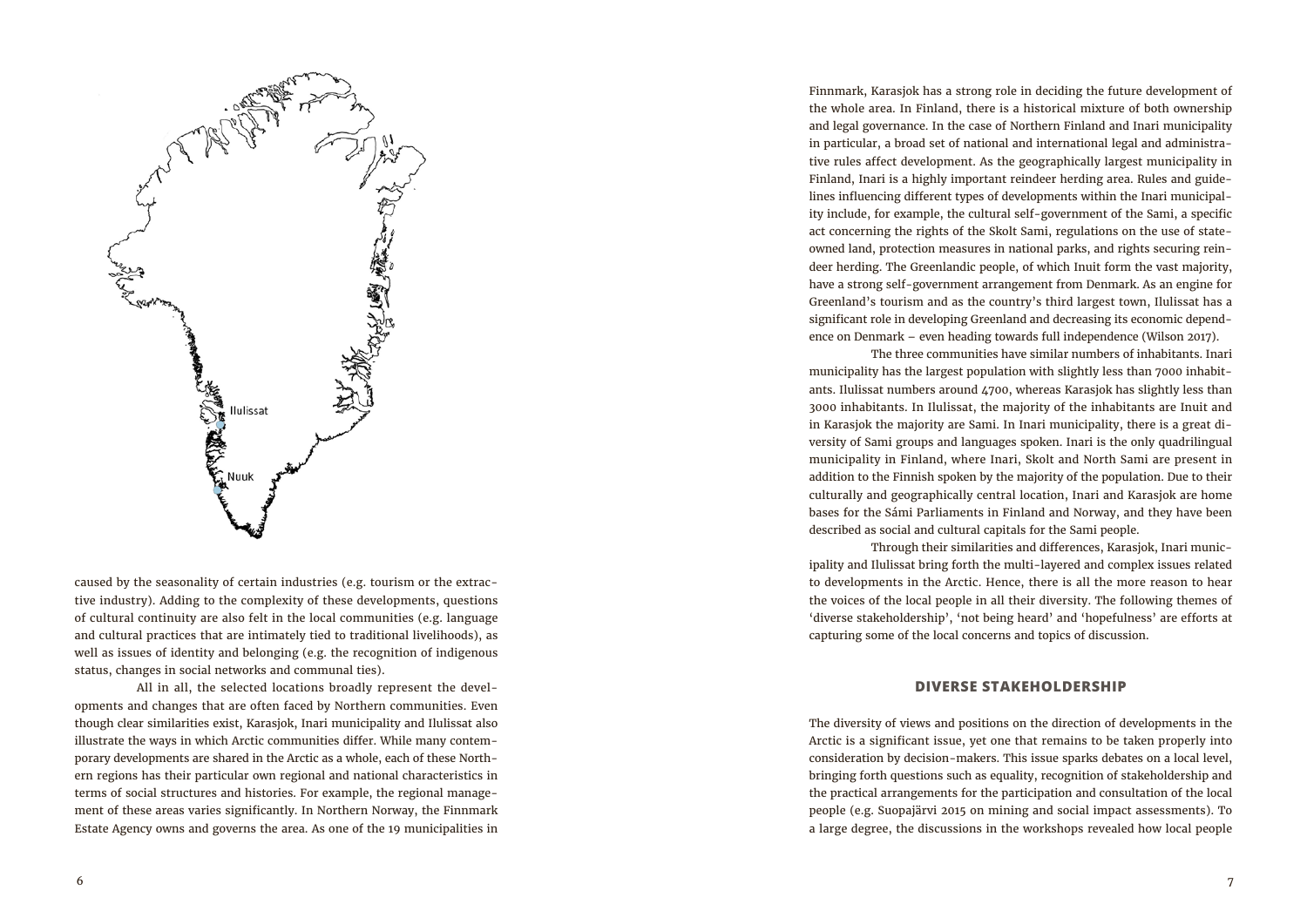find it problematic that the multiplicity of stakeholdership is not taken into account. The Northern communities incorporate a variety of interests, and social and ethnic groups, but a single person can also identify with several interests groups. For example, as a reindeer herder, one can be equally interested in developments concerning the forests and rights allocated for reindeer herding, as well as issues of cultural rights, economic opportunities in tourism and fishery. In terms of stakeholdership, it is problematic to assume that a person would only fit into one category. Thus, stakeholdership, more often than not, involves a mixture of concerns.

Many different themes emerged in the workshop organized by this project early 2017 in Ivalo. Among the themes were, for example, the position of Metsähallitus (the Finnish state-owned forest management enterprise) as the biggest land-owner, and the impact of nature protection areas on the business and industry sectors.

Taking the population of the area as a whole, the Local Government Act secures self-government for the local population, and thereby opportunities to participate and affect the activities of the municipality. The municipality works toward the well-being of all of its inhabitants.

The Land Use and Building Act gives the possibility for special interaction with, and the informing of those stakeholders and communities that are affected by, for example, various planning processes. In the Inari municipality as well as elsewhere in the reindeer herding area, the Reindeer Husbandry Act has impacts on issues of participation. In Finland, Finnish citizens and reindeer herding co-operatives that are in the reindeer herding area are allowed to own reindeer.

During the Ivalo workshop, different nature protection areas were discussed. Inari has two national parks, UKK and Lemmenjoki. The constitutional rights of the Sami people in the Sami Homeland Area are stated in the bylaws of the national parks. The Sami, as an indigenous people, have the right to maintain and develop their own language, culture and traditional livelihoods such as reindeer herding, fishing and hunting. Also the management, use and protection of those resources that fall under the auspices of Metsähallitus need

# **Hearing multiple views within one municipality**

*A comment from Anu Avaskari, Municipal Council of Inari municipality, Finland* to be coordinated so that conditions for the exercise of Sami culture are secured in the Sami Homeland Area.

In the bylaws of the Lemmenjoki National Park, established in 1956, there are some special regulations concerning the local people and inhabitants living in nearby villages. The bylaws recognize that the Sami, as an indigenous people, have rights that are affected by the Constitution and the Sámi Parliament Act in the area of Inari municipality covered by the Lemmenjoki National Park. The bylaws also state that the conditions for the use of land for reindeer herding need to be secured.

Nature protection areas are a common topic for discussion in Inari. In order to maintain the wilderness character of the area, to secure Sami culture and nature-based livelihoods, and to develop a diverse use of nature, wilderness areas have been established. The Wilderness Act came into force in 1991. The wilderness areas of Kaldoaivi, Muotkatunturi and Paistunturi are situated in the municipalities of Inari and Utsjoki. The area of Inari encompasses the wilderness areas of Vätsäri, Tsarmitunturi and Hammastunturi.

Land use in the wilderness areas is guided by maintenance and use plans, and in recent years, these plans have been updated. Metsähallitus has voluntarily adopted the Akwé: Kon guidelines in cooperation with the Sámi parliament. The guidelines, accepted by parties to the UN Biodiversity Convention in 2004, obligate parties to protect indigenous peoples' traditional knowledge, innovations and practices that are linked to the diversity of nature. In Finland, the Akwé: Kon guidelines apply to the Sami people, and Metsähallitus has adopted these guidelines in the planning of the use of stateowned land in the Sami Homeland Area. Finland is the first country to implement the guidelines in land use planning. From the perspective of the municipality, the Akwé: Kon guidelines have become topics of discussion because the remainder of the local population is not involved in the process at the same level.

The Sámi Parliament Act (1995) includes the obligation to consult, according to which officials are to consult the Sámi Parliament in all far-reaching and significant measures that can immediately or in a particular way affect the status of the Sami as an indigenous people, and that have to do with the Sami Homeland Area. The obligation to consult applies to community planning as well as the management, use, lease and surrender of state-owned land, protected land and wilderness areas.

The Reindeer Husbandry Act (1990) applies in the reindeer herding area, and with certain limitations, reindeer can also be herded on private land. The Skolt Act (1995) applies to the Skolt Sami and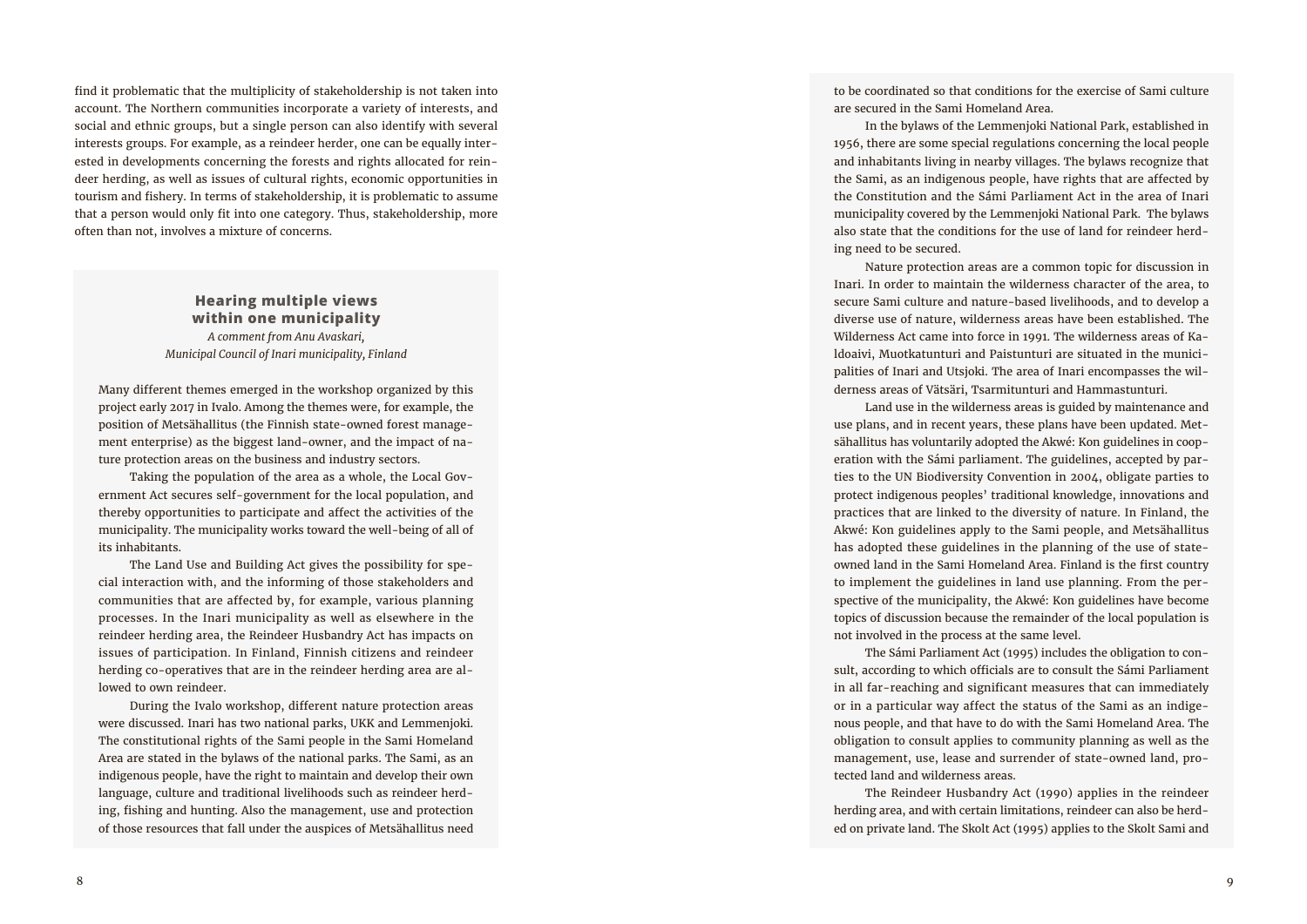The recognition of stakeholdership was among the key themes in the workshops, and local people brought up the contemporary example of the establishment of new fishing regulations in the Teno river, a significant salmon river in Finland and Norway. People in both countries were critical of local inhabitants and their concerns being overlooked in the agreement process driven by officials in the Southern capitals of the respective countries (YLE news 2016; 2017). In a similar way, the Akwé: Kon guidelines utilised by the Finnish forest agency in the management of state-owned land were discussed as an example of the selective ways in which stakeholderships are currently being recognized (Application of Akwé: Kon Guidelines in the Management and Land Use Plan for the Hammastunturi Wilderness Area 2013). The understanding of stakeholders as only comprising of states and indigenous groups oversimplifies, polarizes and divides the understanding of who the relevant

is in force in the Skolt area. The benefits deriving from the Skolt Act do not apply to other Sami. The Mining Act (2011) includes clause 38 on the Sami Homeland area, the Skolt area and the reindeer herding area. The Fishing Act came into force in 2016. The Finnish constitution secures the cultural and linguistic self-government of the Sami as an indigenous people in the Sami Homeland Area. Everyman's rights were also a topic for discussion in the Inari workshop, as there have been some problematic situations with these rights in connection with tourism.

Local people are of the opinion that the population should be equal before the law. The long-standing dispute over who belongs to the indigenous people is a topic discussed in different contexts among the local people in Inari, and revolves around the issue of who is Sami. There are also views that see the differentiation of rights of the local and indigenous people as unconstitutional. In Inari, there are many inhabitants that identify themselves as indigenous, but have not gained an official recognition of their status.

As a conclusion, I can state that in the Inari area, the Sami have a stronger position in the processes of land use planning of the state-owned land through the Akwé: Kon guidelines. The Sámi Parliament Act and the Act on State Forest Enterprise secure the Sami a special participation in the planning and use of state-owned land. The Act on State Forest Enterprise specifically includes named rights of participation for the Skolt Sami. These rights do not apply to those people who lack the official recognition as being indigenous. The land use rights of reindeer herders are often seen as broad in relation to other livelihoods such as tourism, gold mining and different activity enterprises.

parties are. Even though indigenous peoples are a very important party to be consulted, by no means are they the only groups of local people whose traditional livelihoods (e.g. fishing, hunting, reindeer herding) and social and cultural ways of using the forest are impacted by various developments in land use. So, in order for local peoples to actually be heard (whether indigenous or not), a broader recognition of the variety of statuses is required.

According to the views of the local people, an unsolved issue that highly impacts the actual chances of local people being heard is the overall question of defining the stakeholders. Questions raised in the workshops included: How are people living in the area recognized as stakeholders? What is the role of people who do not live in the area but have historical and family links to it? Can a municipality act as a stakeholder? How are the roles of stakeholdership juxtaposed with the interests of states, and, for example, resource extraction industries?

## **Not being heard**

Another topic widely discussed was the contradiction between the formal mechanisms of consultation, and actually being listened to. This was brought up in relation to various development and consultation processes where local people have been or should have been involved. Ironically, as one participant in the workshops poignantly summarized, "local people have become accustomed to being served coffee and cake". What many of the consultation processes do is invite people to attend specific events, for example, concerning new energy projects, in order to fulfil the numeric requirement of having organized a local hearing. These hearings fulfil the letter of the law in terms of local consultation, but people feel that there is no actual chance of getting their message through or having an influence on development plans. Thus, it is the 'coffee and cake' that people get out of these events, and not any actual possibilities of participation.

The recent Teno river debate is a case in point. When drafting the new agreement, even the letter of the law in terms of consultation was ignored and the Finnish state failed to comply with its legal duty to consult the Sámi Parliament, which raised a lot criticism. The fact that the state was able to set aside the legal rights of the Sami meant effectually non-existing chances for other local people to be heard. The case of the Teno river is also descriptive of the way that time is allocated for hearing processes. Local people strongly criticized the way in which they are generally involved in discussing planned developments always rather later, when there is already a rush to proceed. The implication of this to local peoples is that they are expected to come up with a single voiced opinion to the matter at hand because, as the rhetoric goes, there is 'no time' to accommodate multiple views. As a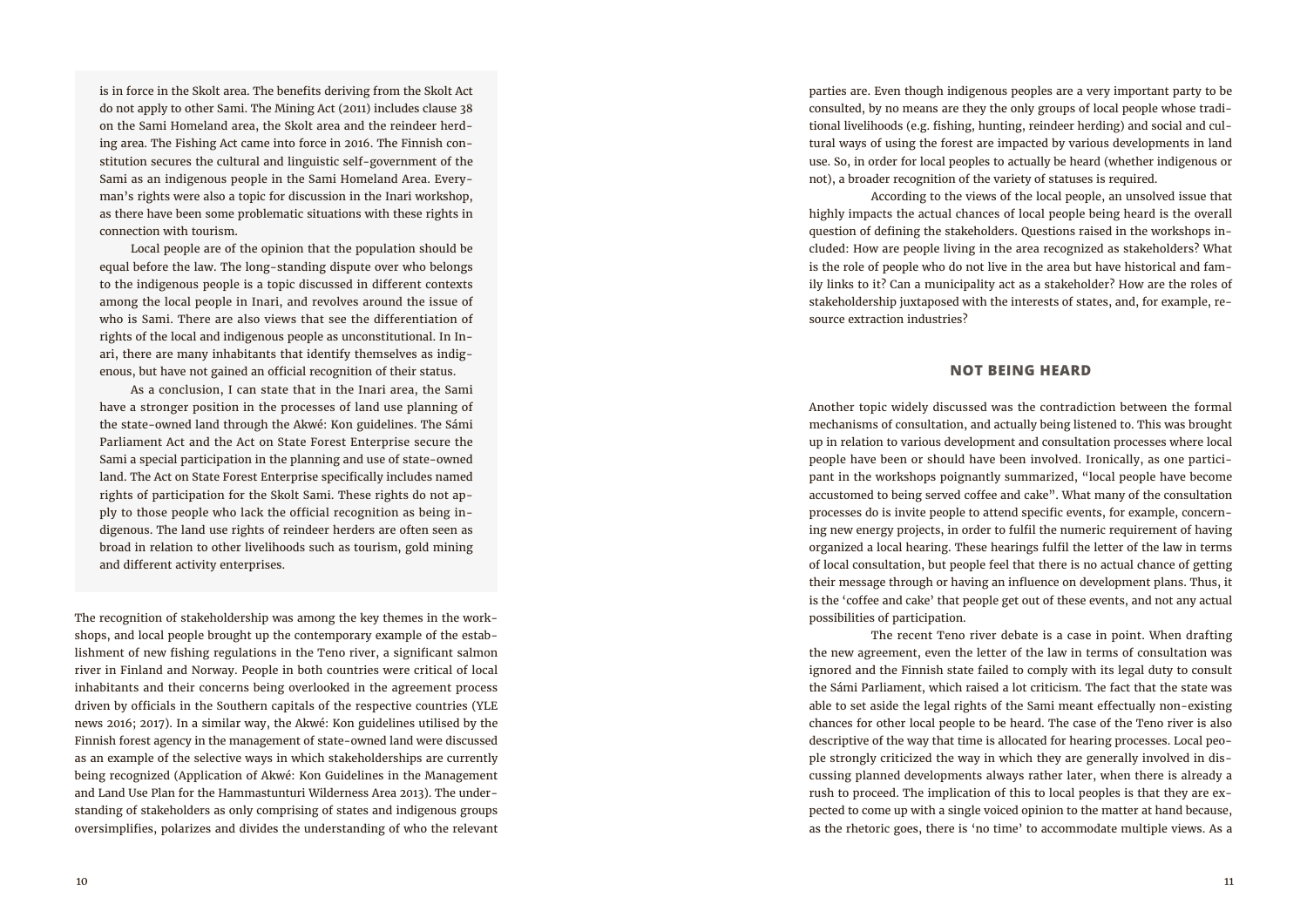The joint states of Norway and Finland have stated to grant virtually identical fishing rights to permanent residents and to non-residential Finnish cottage owners in Utsjoki municipality. The agreement to allow non-resident cottage owners in Finland the same fishing rights as the local residents have enjoyed for over 100 years will have negative effects on Sami cultural life in the river valley. The Tana River Fish Management (TF), Deanučázádaga guolástanhálddahus in Sámi, was established in March 2011 and is a local administrative body of the Norwegian side of the Tana River. The main tasks are of a private law character, like regulating the fishing activity, providing and organizing River Policing during the fishing season, being responsible for operating and managing the revenues from the sale of fishing licenses. These tasks were previously assigned to the County Governor of Finnmark.

Tana River Fish Management is organized with a group of nine members, where the local fishermen with net fishing rights appoint five. The Tana and Karasjok municipalities each appoint two representatives that are not in possession of net fishing rights. The term of office is four years. The Chairman and the deputy Chairman are elected by the Tana River Fish Management.

Shortly after the TF was established, Norway and Finland opened negotiations for new agreement for the fishing rules in the Tana river. The harvest rate for especially some salmon stocks in the river had been too high, leading to the depletion of those stocks. The old regulations were also not according to the precautionary principle, and new regulations were needed.

The Norwegian Ministry of climate- and environment were leading the negotiations at Norwegian side, but also the local management was a part of the Norwegian delegation. The Tana River

**The poor settling of Teno fishing rights**

*A comment from John Nystad, deputy mayor of Karasjok municipality, Norway*

result, people felt that the spirit of the law does not become a reality. As a consequence, local people described many administrative, legal and structural processes where they felt that they were not treated in a just and equal manner. There was disappointment and tiredness in the air, and due to the lack of success of formal processes in securing local people's participation, and the weak implementation of the spirit of the law, their trust in

### Fish Management had two representatives and the Sámi parliament

had one representative.

The representatives from the local and governmental level of the management had many small battles during the process. What were really the status of different stocks, how much reduction were needed to rebuild these stocks, what measures were needed, and which groups of fishermen had to carry the biggest reductions in access to the fisheries?

The toughest battles came, however, in the negotiations with the Finnish side. The never-ending story seemed to come to an end in the fall of 2015, but new elements appeared, and the agreement wasn´t signed by the Ministers in the two countries before September 2016. This happened after the Tana River Fish Management got new representatives in the late fall of 2015. The negotiations had been a mostly closed process for the public in the valley, and the new members had other views on the situation than their predecessors. Elements that had been through hard discussions early on in the negotiations reappeared. The governmental representatives were not willing to discuss these elements this late in the process, and this lead to a harsh climate between the governmental representatives and the local management as well as other local organizations. Also local governmental institutions like the Municipalities of Tana and Karasjok, the Sámi parliament and the County Council were negative to the process and the result from the negotiations. Especially the final part of the process met a lot of critics. The final parts of the agreement were agreed only between the governmental representatives and did not receive the approval from the local management. The parliaments in Norway and Finland still approved the agreement in the spring of 2017.

In the new agreement the management has aimed on reducing the harvest rate by 1/3, and this would probably be sufficient to re-establish all the stock at their management target in 1-2 salmon generation. The cutback in actual fishing time has for some fishermen become way more severe than that. Some netfishermen have experienced a cut back up to more than 80 % of fishing time when we consider that these fishermen earlier were fishing with two nets each and may only fish with one net now. The net fishing for salmon is an important part of a lifestyle for many inhabitants in the Tana valley on both side of the border, and the severe cutbacks for the local fishermen has met a lot of criticism.

Another group that had to reduce their fishing was the tourist anglers. On the Finnish side of the border there is established a major tourist fishing industry. Many families have their income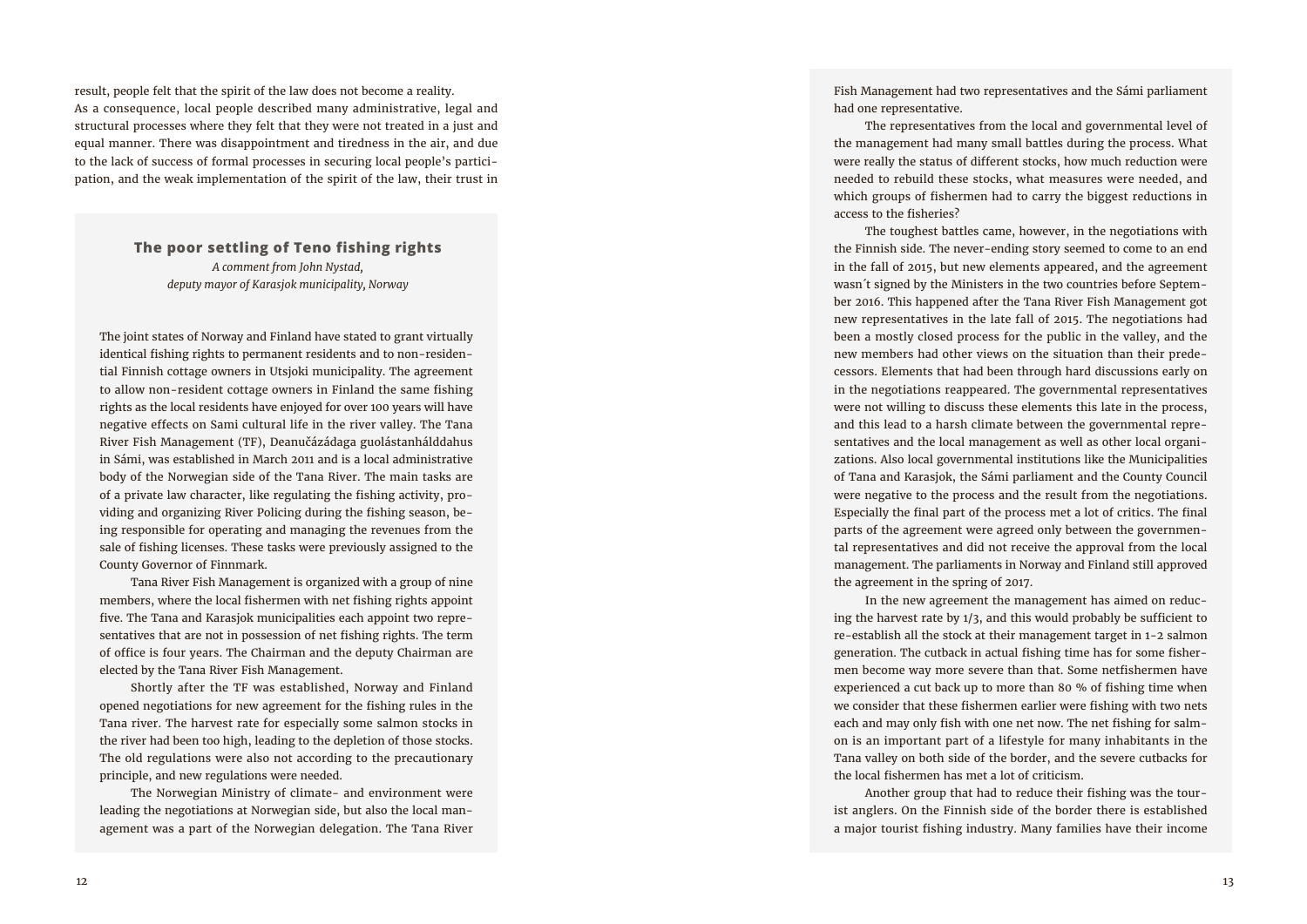from anglers that visit their camping grounds and rent their boats in the summer time. The numbers of visitors rose after the roads were built to the Tana valley in the 1960s, with e.g. 7000 anglers in the early 1980s. After the year 2000 the number of visitors fishing on the common border stretch has been around 7000-8000 most years, and these anglers have spent 30 000-40 000 fishing days on the common border of Tana river each year. A major part of the new agreement was to reduce the number of fishing days for tourist anglers. By setting a "roof" of 22 000 fishing days, the aim has been to reduce the harvest rate by one third and give more possibilities for local rodfishermen to enter their home river without standing in line together with those visitor anglers.

In the new agreement, a new group of rightsholders has been approved. One principle has earlier been absolute when it comes to fishing rights at both sides on the Tana river: You must live in the valley to use your fishing right. In the new agreement also rightsholders that live outside the river valley are recognized as rightsholders at the Finnish side. The fishing rights on the Finnish side depend on properties. When the persons owning these properties don´t live in the valley, they have also given up on using their rights. In the new agreement these rights are however recognized, and these right-holders may buy a limited number of fishing days from the tourist quota for a symbolic amount of money. They may own their own boat, and on their special days, they may fish all 24 hours.

 The approval of the new group of right-holders has been a hot topic for locals on both the Finnish and the Norwegian side. Never before have persons living outside the valley had these rights, and the locals have argued that this is breaking the traditions. The biggest issue has thus been of principal character. However, this new rule has also made it harder for the tourist business which already has experienced tough cutbacks. As one third of the tourist quota is appointed exclusively for this new group, the cabin owners, granting it the right to row and take guests on fishing trips, owners of existing small businesses together with local people will experience severe loss of their livelihoods. The consequences will be enormous for the Sami culture: the depopulation of Utsjoki municipality, the loss of the Sami way of life and the endangering of the existence of Sami language in Finland.

becomes increasingly difficult to invite and engage local people to participate in joint planning processes, and in some cases, reaching stakeholders has already proven to be difficult. The failing processes of negotiation and hearing one another end up providing fertile soil for controversies and conflicts to escalate, as the sense of being treated equally becomes eroded (Heinämäki et al. 2017, 517). Taken further, losing trust in societal structures leads to a weaker commitment to the society at large and its development. Hence, the issue of hearing local voices is not to be treated lightly.

# **Hopefulness**

The local residents described a number of issues as being of key importance for the future of their communities, and these included education, health services, cultural continuity and opportunities for young people. Instead



justice taking place has decreased. A sense of institutional and processual tiredness was evident, and people lacked the motivation to participate. In a long run, this situation does not benefit anyone for a number of reasons. It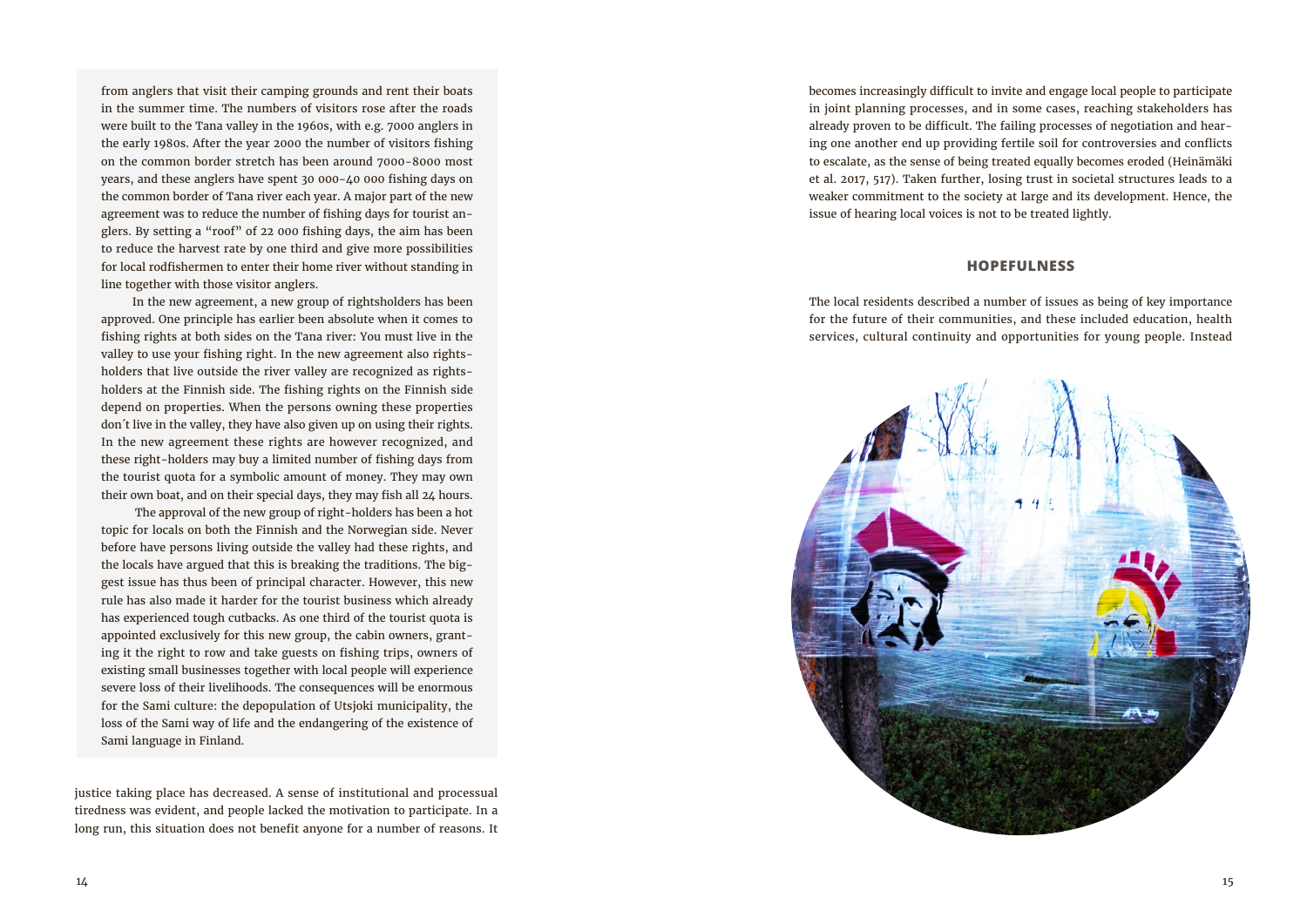of locals waiting for measures to be implemented by central authorities, in many cases they have taken action themselves and started to tackle the challenges brought on by developments that affect their lives and surroundings. In the local workshops, the ways in which Northern communities collaborate was also brought up. People have insisted on having their own institutions of higher education, thus providing opportunities for young people (e.g. the University of Greenland and the Sámi University of Applied Sciences in Kautokeino, Norway). Northern communities have also joined forces in securing health services by, for example, promoting cross-border cooperation. So, despite many negative issues being raised, the development of Northern communities and the role that local people have in designing the future should not be seen only as doom and gloom. Despite significant challenges, local people have found innovative solutions and ways to benefit from their changing situations. These include, for example, supplementing traditional livelihoods with the economic opportunities provided by increasing tourism, utilizing new technical solutions for the purposes of distance learning and education, and taking pride in their cultural heritage and customs. Local people are committed to developing their communities so that they remain good places in which to live.

#### **Conclusions**

Professor Elinor Ostrom (cited in the beginning of this document) has conducted groundbreaking research concerning the governance of common pool resources. Ostrom has noted how local people have frequently succeeded in developing ways of managing common resources in a sustainable manner, without the support or interference of the state or market. On the basis of context-specific solutions that are locally devised, Ostrom has drawn together general principles that promote longevity, legitimacy and social sustainability of institutional designs. Ostrom's principles are not to be taken as a universal template, but more as a description of the elements required for the successful co-management and dialogue that is needed for governing resources at large. Her principles emphasize the role and knowledge of local peoples, and locals generally have the greatest incentive to find the best solutions since they are the ones who have to live with those solutions.

Ostrom's (1990, 90) design principles (applied by Grove 2018, 118–119) for successful management of common pool resources include:

> 1. Clearly-defined boundaries that delimit the extent of the resource and, the appropriate users, and their rights



2. Congruence between rules of use and local conditions that insure rules of appropriation and provision are aligned with local social and environmental

3. Collective-choice arrangements that allow users to

4. Monitoring of resource conditions and resource user

- conditions
- participate in modifying rules of use
- behavior
- violation as violations occur
- and officials to resolve conflicts

5. Graduated sanctions that increase the penalty of rule

6. Conflict-resolution mechanisms that allow users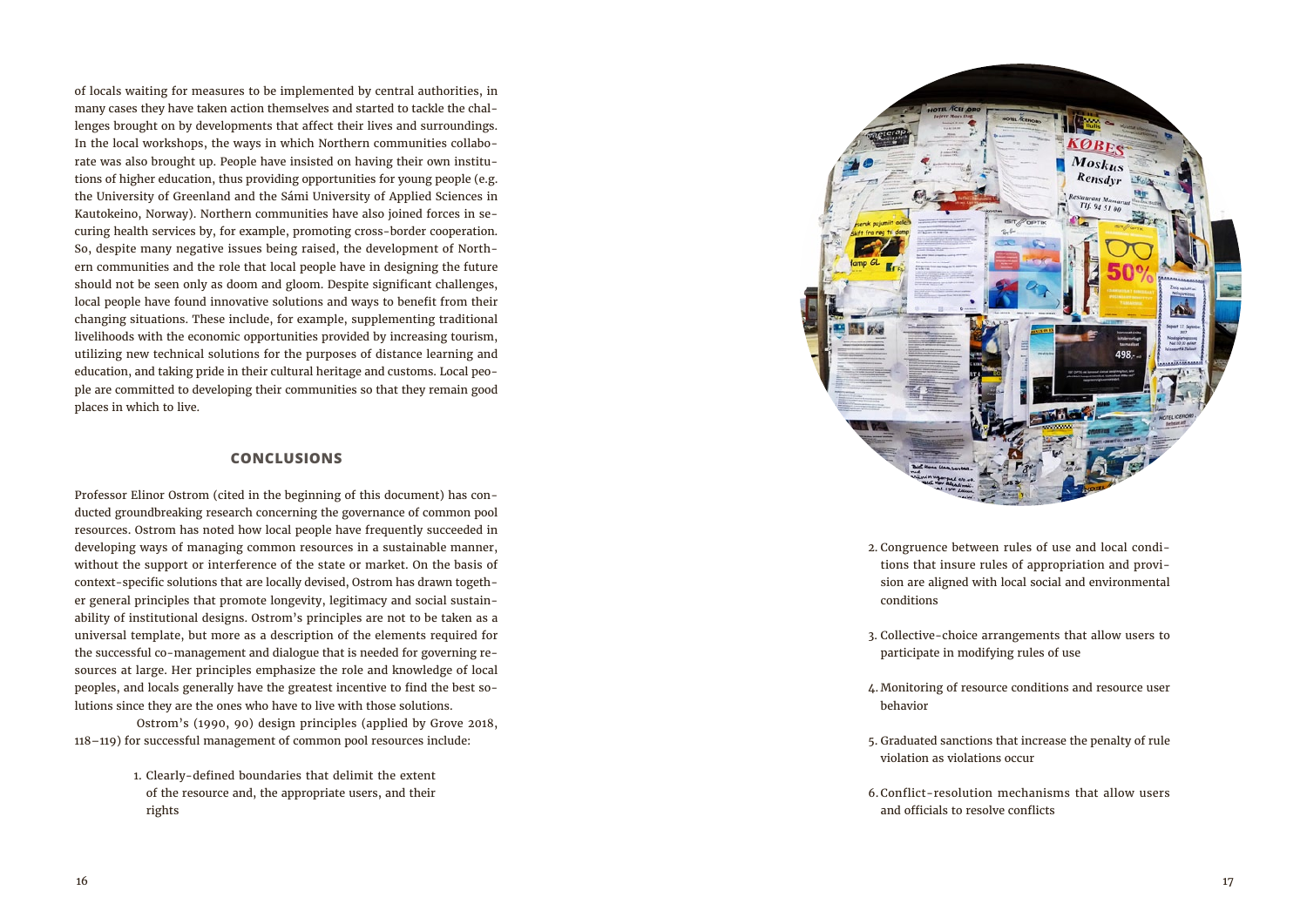- 7. Minimal recognition of the right to organize, which allows users to develop their own institutions without external challenge
- 8. In larger systems, nested enterprises allow multiple, overlapping organizations across a number of scales to carry out these functions

In light of the outcomes of the project, we find Ostrom's principles highly relevant as many of the debates concerning local views and rights for participation relate to (the use of) resources. Therefore, these principles could be used when defining stakeholders, acknowledging the importance and role of the local decision-making processes, defining the limitations for the use of resources (and the sanctions involved when these limitations are violated), recognizing the different roles of actors and, for example, communicating procedures among all stakeholders. Clear and forthright 'rules of the game' would benefit everyone, with local people having an equal say and real opportunities for participation, and officials gaining much needed local input and expertise. Overall, the issues of development that concern Northern communities are complex, but instead of trying to escape this complexity by oversimplifying the situation, one should accept and embrace the diversity. This is by no means an easy task, but a crucial one for the sake of securing sustainable and equal development.

### **References**

- Arctic Human Development Report. (2015). *Regional processes and global linkages.* Copenhagen: Nordisk Ministerråd.
- Application of Akwé: Kon Guidelines in the Management and Land Use Planfor the Hammastunturi Wilderness Area. 2013. Suvi Juntunen and Elisa Stolt. Metsähallitus Final Report. Available at: [https://julkaisut.metsa.fi/](https://julkaisut.metsa.fi/assets/pdf/lp/Muut/AkweKonraportti2013.pdf) [assets/pdf/lp/Muut/AkweKonraportti2013.pdf](https://julkaisut.metsa.fi/assets/pdf/lp/Muut/AkweKonraportti2013.pdf) (accessed 28 June 2018).

Grove, Kevin. 2018. *Resilience.* New York: Routledge.

- Heinämäki et al. Actualizing Sámi Rights: International Comparative Research. Publications of the government´s analysis, assessment and research activities 4/2017. Prime minister´s office. Available at: [https://ti](https://tietokayttoon.fi/julkaisu?pubid=16601)[etokayttoon.fi/julkaisu?pubid=16601](https://tietokayttoon.fi/julkaisu?pubid=16601) (accessed June 29, 2018).
- Megatrends. 2011. Copenhagen: Nordic Council of Ministers. Available at: <http://www.nordregio.org/publications/megatrends>(accessed 29 June 2018).

Ostrom, E. 1990. *Governing the Commons: The Evolution of Institutions for Collec-*

*tive Action.* Cambridge: Cambridge University Press.

- Suopajärvi, Leena. 2015. The right to mine? Discourse analysis of social impact assessments of mining projects in Finnish Lapland in the 2000s. *Barents Studies: Peoples, Economies and Politics 1*(3): 36-54.
- Wilson, Page. 2017. An Arctic 'cold rush'? Understanding Greenland's (in) dependence question. *Polar Record 53*(5):1-8.
- YLE news. 2016. Utsjoki residents at odds over Tenojoki salmon fishing restrictions. 14.7.2016. Available at: [https://yle.fi/uutiset/osasto/news/](https://yle.fi/uutiset/osasto/news/utsjoki_residents_at_odds_over_tenojoki_salmon_fishing_restrictions/9024157) utsjoki residents at odds over tenojoki salmon fishing restric[tions/9024157](https://yle.fi/uutiset/osasto/news/utsjoki_residents_at_odds_over_tenojoki_salmon_fishing_restrictions/9024157) (accessed 28 June 2018)
- YLE news. 2017. Sámi activists occupy island in protest at Tenojoki fishing rules. 13.7.2017. Available at: [https://yle.fi/uutiset/osasto/news/sami\\_](https://yle.fi/uutiset/osasto/news/sami_activists_occupy_island_in_protest_at_tenojoki_fishing_rules/9717) activists occupy island in protest at tenojoki fishing rules/9717 (accessed 28 June 2018)